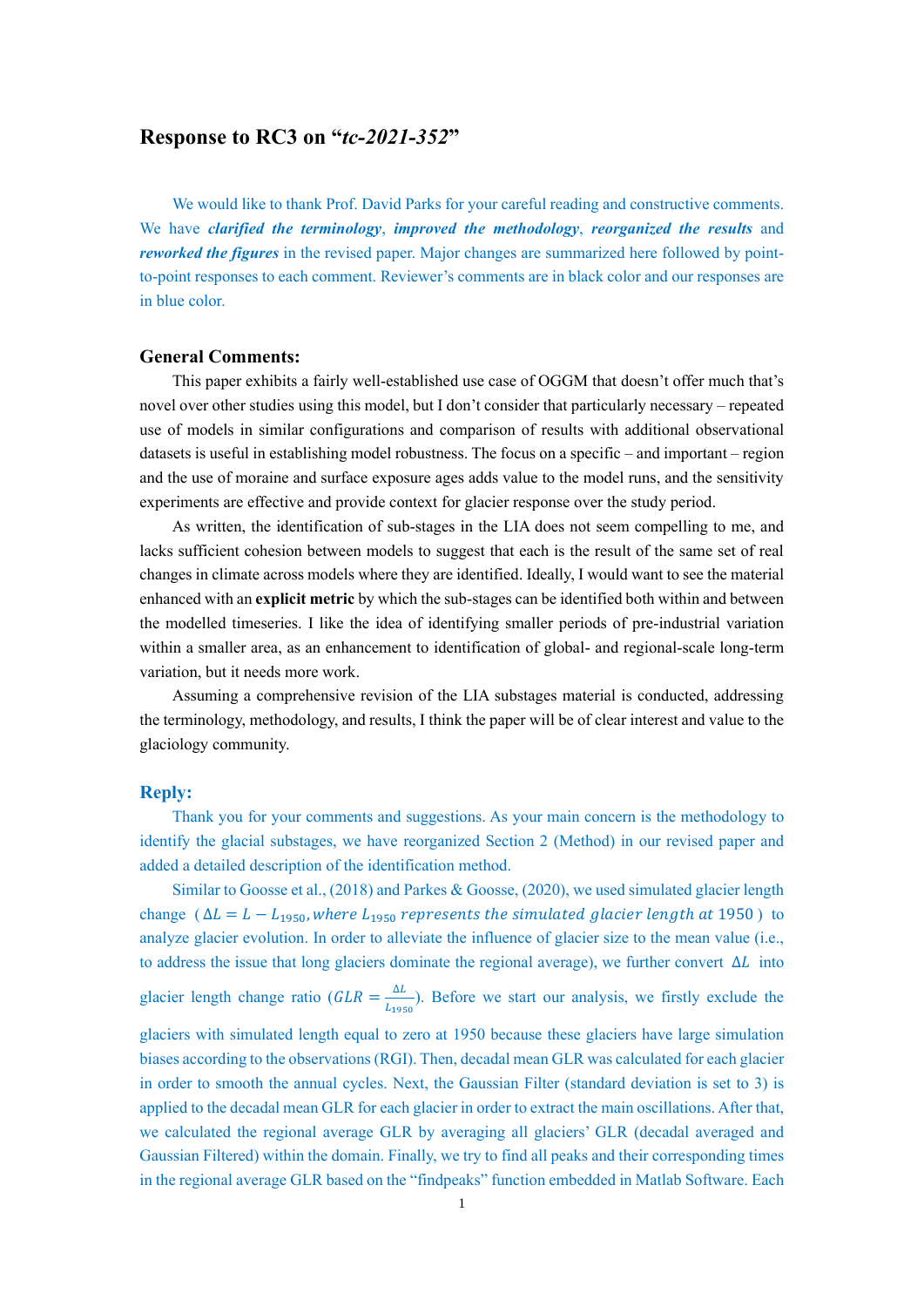peak found is defined as a glacial substage during the LIA. We name the substages from new to old (LIA-1, LIA-2…). We applied this identification method to all experiments and the identification results can be seen in Fig. R4.

#### **Specific Comments:**

1. Figure 1: The colors for lakes and glaciers in (b) overlap with the colours used in the elevation map they are overlaid on, which hurts readability. It is necessary to represent modern glaciers with two colors, and to represent lakes at all? I would recommend simplifying to a single modern glacier colour, a single LIA glacier extent colour, and the background image.

**Reply:** We have deleted the lakes and used the light blue to represent the modern glacier extent while the navy blue to represent the LIA glacier extent (here Fig. R1).

2. Including markers for major volcanic events on the graphs of temperature and glacier change is necessary where the LIA substages are identified, as this is one of the major drivers of the negative temperature anomalies resulting in glacier advance.

**Reply:** We have added a subplot to show the global stratospheric sulfate aerosol loadings (Fig. R7c; Gao et al., 2008), which can represent the volcanic activities. In addition, we have added some discussions on the impact of volcanic activities on the climate during the LIA in Section 4.3 (Climate-forcing Mechanisms).

"The four cold periods during the LIA in Bhutanese Himalaya are closely linked to four large stratospheric sulfur-rich explosive eruptions events (sulfate aerosol loadings > 60 Tg; Figure R7c; Gao et al., 2008). The beginning of oldest cold period (LIA-4) might be forced by a series of volcanic activities, including a massive tropical volcanic eruption in 1257 followed by three smaller eruptions in 1268, 1275, and 1284 (Miller et al., 2012). The volcanoes Billy Mitchell (1580), Huaynaputina (1600), Mount Parker (1641), Long Island (1660), and Laki (1783) may contributed to the cooling events during LIA-3 and LIA-2 (Jonathan, 2007). The 1815 eruption of Tambora and the 1883 eruption of Krakatau are believed to promote the youngest cold period of LIA (LIA-1; Rampino and Self, 1982)."

3. The paper uses the term 'LIA substages' to mean apparently two different things: one is 4 periods of time within the LIA, across all of the BH area, and the other is a variable number (sometimes more than 4) of stages of greater glacier extent identified per-glacier. The latter is not covered in sufficient detail despite showing results in Figure 3.

**Reply:** We have added more discussions on Fig. 3 (Fig. R5 in this reply) in the revised paper, especially on the relationship between the number of LIA substages across all of the BH area and each glacier.

"Overall, there exist four LIA substages across all of the BH region. However, due to the glacier individualities (different slopes and lengths), this does not mean each glacier in our study area just exists four LIA substages (Fig. R5a). Instead, it reflects that most glaciers in BH have four glacial substages. Further analysis found that the number of glacial substages are significantly correlated to the glacier properties (glacier length and slope). The correlation coefficient (CC) between the number of glacial substages and glacier length at 1950 is -0.23 while the CC between the number of glacial substages and glacier slope at 1950 is 0.34. Both of the CCs can pass 95% significant test. However, when zooming to the main glacial substages numbers (3, 4, 5), the relationship between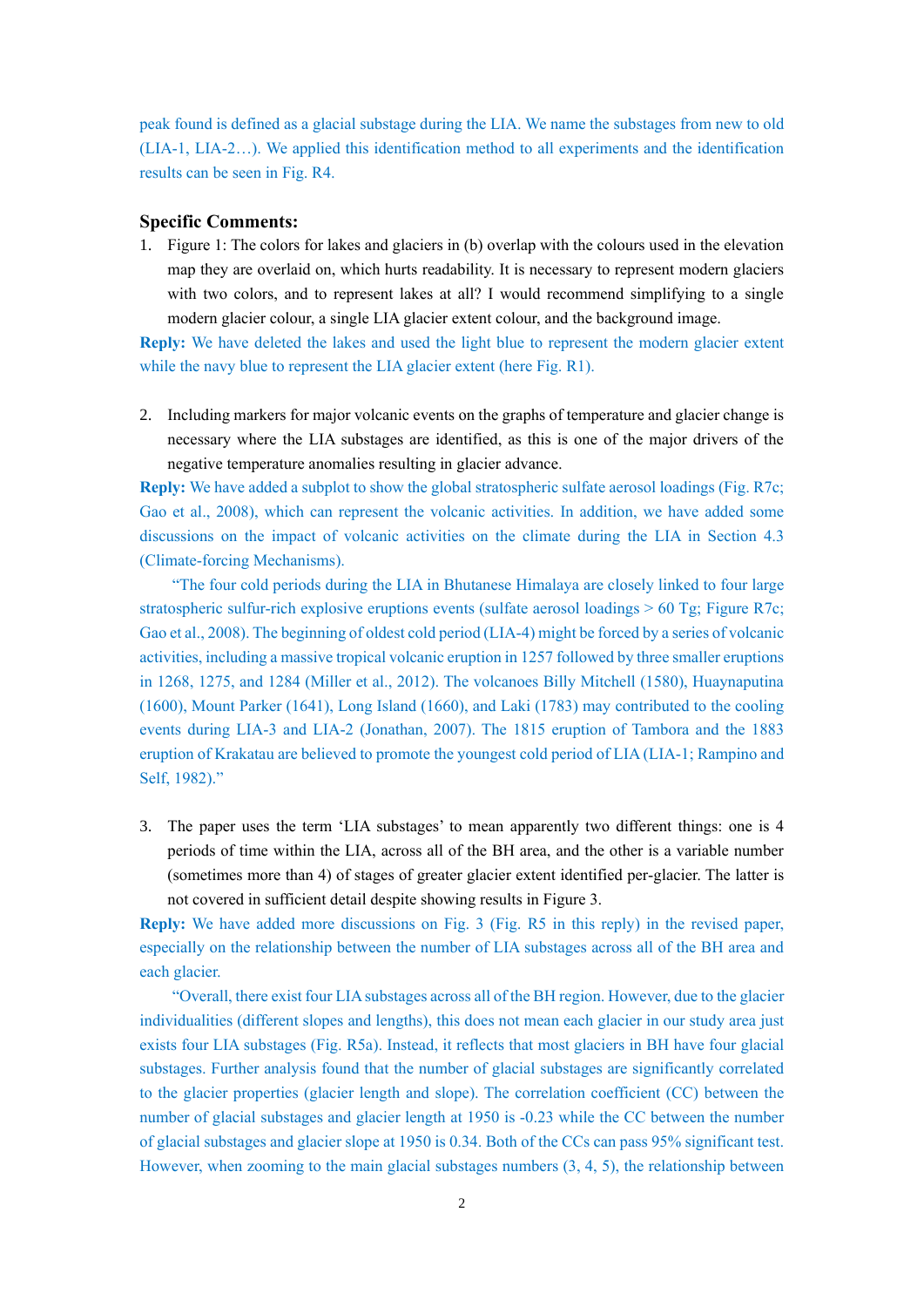the number of glacial substages and glacier length does not become that clear (Fig. R5b). Therefore, we argue that glacial slope may dominate the glacial substage numbers during LIA. The negative correlation between the glacier length and glacial substage numbers might be a result of that the longer (larger) glacier has a smaller slope  $(CC = -0.50)$ .

4. Section 2.3 needs considerably more depth on the methods used. This should outline the process of the identification of the LIA substages a glacier has experienced (presumably from multiple moraine locations dated to different ages) as well as details of how the glacier area is calculated from glacier length (is this am empirical scaling approach or a reconstruction of glacier geometry? Does it relate to the way OGGM calculates glacier area of larger-than-present-day glacier?).

**Reply:** The method to identify the LIA substages have been described in detail in the reply to general comments. We calculate the glacier area during the LIA based on the mapped glacier extent and the modern DEM. Unfortunately, this method might overestimate/underestimate the glacier area. However, the glacier area changes are not closely relevant to our research purpose which we aim to study the glacial evolution and its mechanism based on the glacier length. Therefore, in order to make the paper clearer, we will not discuss the glacier area changes any more in the revised paper.

5. I have refrained giving a run-down of language errors as providing a comprehensive list should dominate this review and the time and energy is better spent assessing the scientific content. I recognize the biases inherent in a scientific establishment that demands publication in English from native and non-native speakers alike, and I do not think that most of the errors have a major negative impact on the ability of a reader to determine the content of the study. Nevertheless, if at all possible I would recommend having an expert in technical written English help with the revision process after changes to the content are made. I can provide more detailed notes on subsequent revisions, but I don't want to make a host of minor corrections to sections that are likely to see top-down rewrites.

**Reply:** Thank you for your understanding. We will try our best to improve the English writing in the revised paper.

## **Technical Corrections:**

1. Figure 2 - all panels have Y-axis scales on the left except (g), which should also have one, unless I am misreading the reason the bars are stacked.

**Reply:** We have added the Y-axis for the subplot g (here subplot b in Figure R4).

2. Figure 2- specific explicitly the values to which the panels showing percentage change are normalized, and the year to which temperature anomalies are relative.

**Reply:** The regional average glacier length change from 1100 to 1950 CE is normalized by the simulated glacier length at 1950 (same to the concept of GLR in the reply to general comments). The temperature anomalies are relative to 1950s (the average temperature between 1950 to 1959).

3. Figure 3 – does panel (a) really need breaks on the Y axis? All it seems to do is make the graph harder to read and make the lines of best fit less clear. At best it's messy, and at worst actively misleading because the squashing of the data points for 0 substages makes the relationships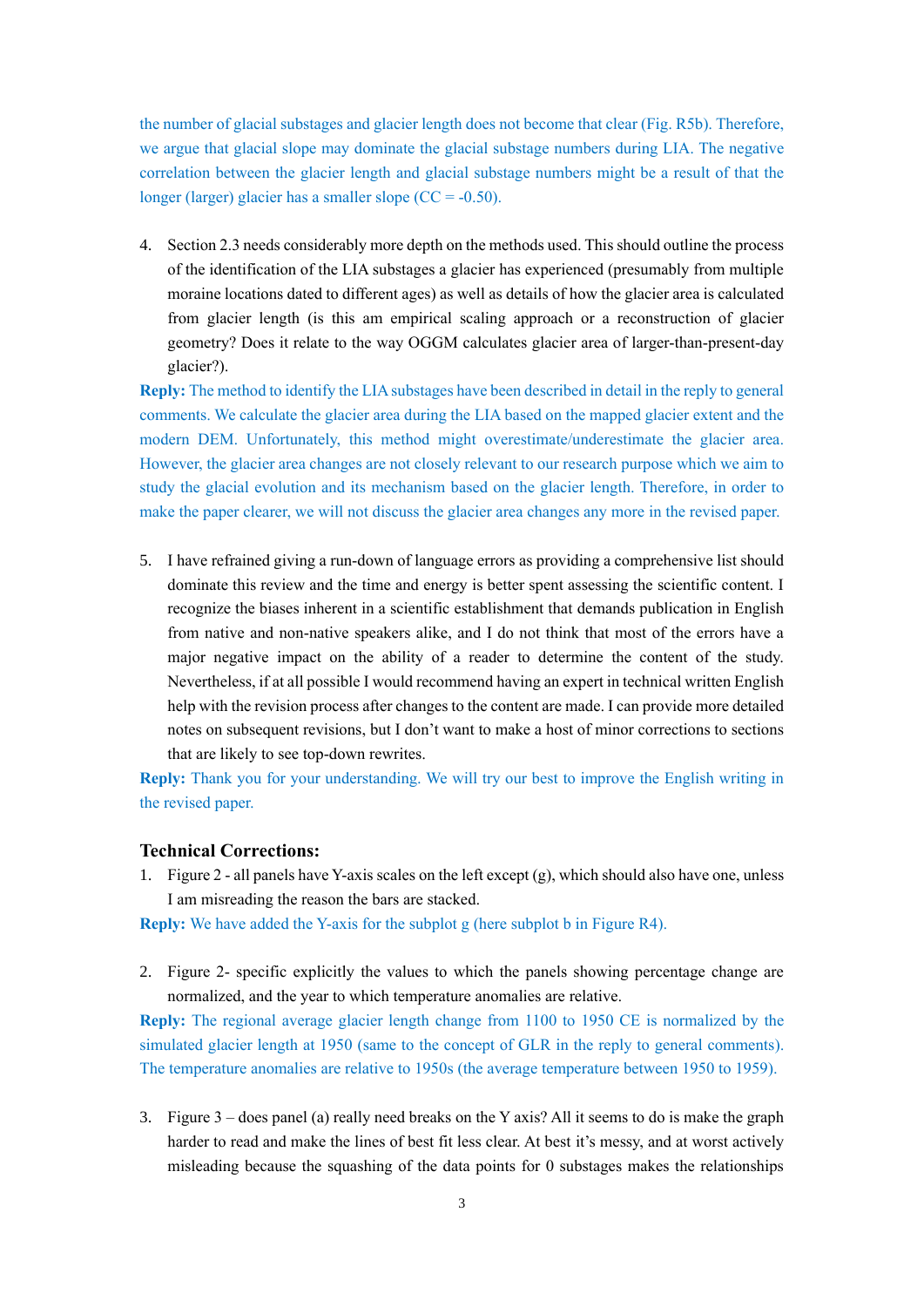appear more linear (even though the lines of best fit indicate that they aren't). **Reply:** Thank you for your comments. We have shown the complete Y axis in Fig. 3 (Fig. R5 here).

4. Figure 3 (caption) – panel (b) should be described as showing the number of glaciers with each count of identified substages, not the number of substages for each. In general, I find most of the figure captions in the paper could be more descriptive. I don't know how much of this is personal taste, but I find captions that describe the relationships exhibited by the data shown are better for readability than captions that just describe what the data is.

**Reply:** We have clarified the figure captions and made them more descriptive for all figures as you can see at the bottom of this reply.

5. Line 255 – please explain what baseline the sensitivity experiment increase/reductions are relative to.

**Reply:** Sensitivity experiments for temperature and precipitation are relative to the control experiment in which monthly temperature and precipitation use the default forcing data (51-year windows centered at  $t^*$ ).

# **Figures:**



Figure R1. An overview of study area and moraine sites. The red box in (a) shows the location of the study area and the green circles in (a) displays the spatial distribution of the  $^{10}$ Be exposure dating moraines. The basic information of these moraine sites can refer to Table S1. (b) The extent of the modern glaciers (in light blue; RGI Consortium, 2017) and LIA glacier (in navy blue). The background DEM is obtained from the Shuttle Radar Topography Mission (SRTM) 90 m Digital Elevation Model v4.1 (Jarvis et al., 2008; [http://srtm.csi.cgiar.org/\)](http://srtm.csi.cgiar.org/). (c) The length distribution of modern glaciers.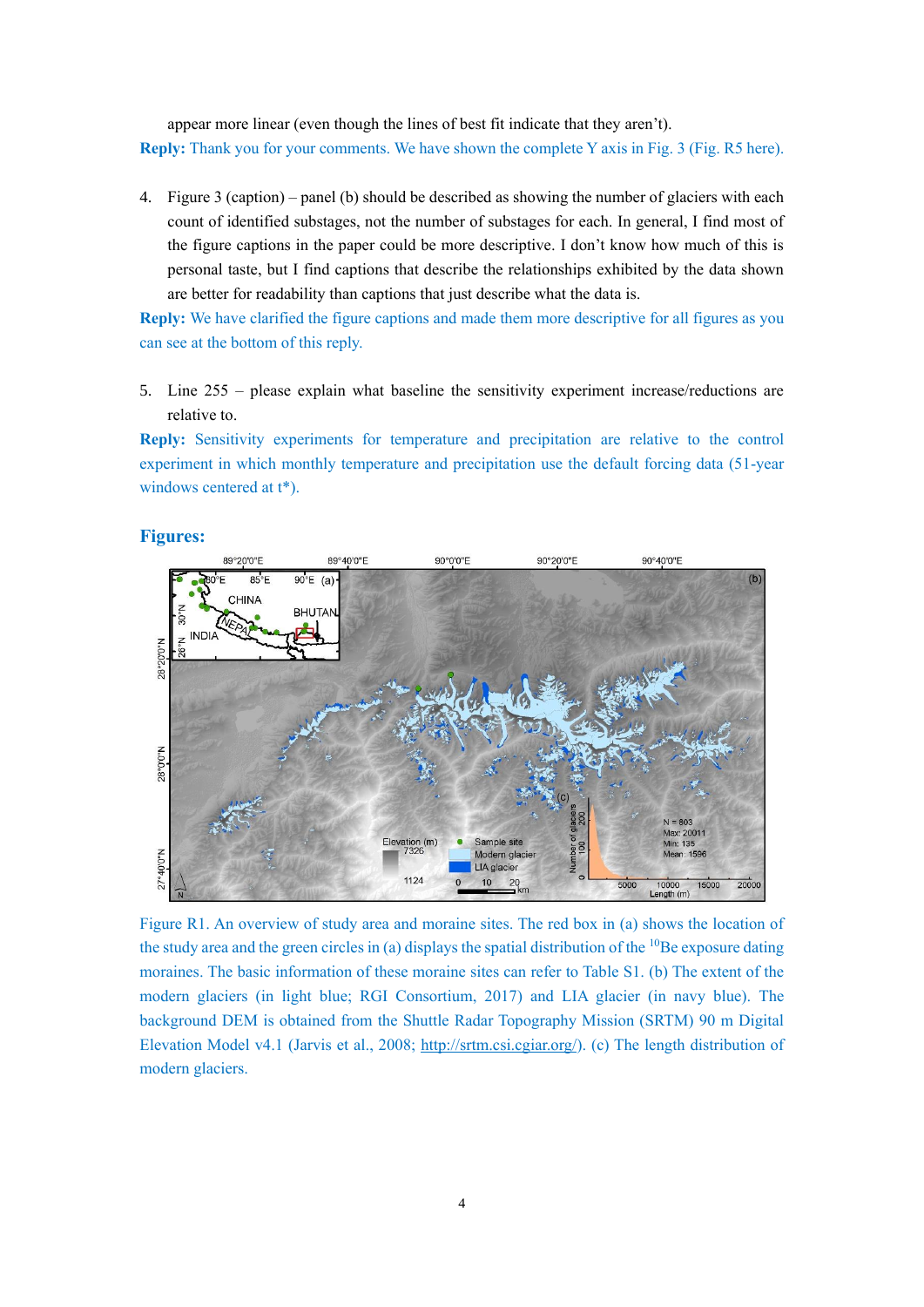

Figure R2. (a) The regional average glacier volume during the 2000-year spin-up with various *β*. (b) 0.0 The simulated regional average glacier volume from 900 to 2000 CE with different initial condition. (c) The number of available glaciers with various  $\beta$ . (d) The simulated regional average *GLR* from 1100 to 1950 CE.



Figure R3. The simulation bias distribution of *maximum peak GLR*. The raw (unprocessed) results are shown in orange while Gaussian-filtered results are in blue. The dash blue line represents the mean value of the Gaussian-filtered results while the dash red line means the mean value of the raw results. The forcing data,  $\beta$ , and the number of glaciers used to observation-simulation comparison (N) are also shown in the top right corner of the figure.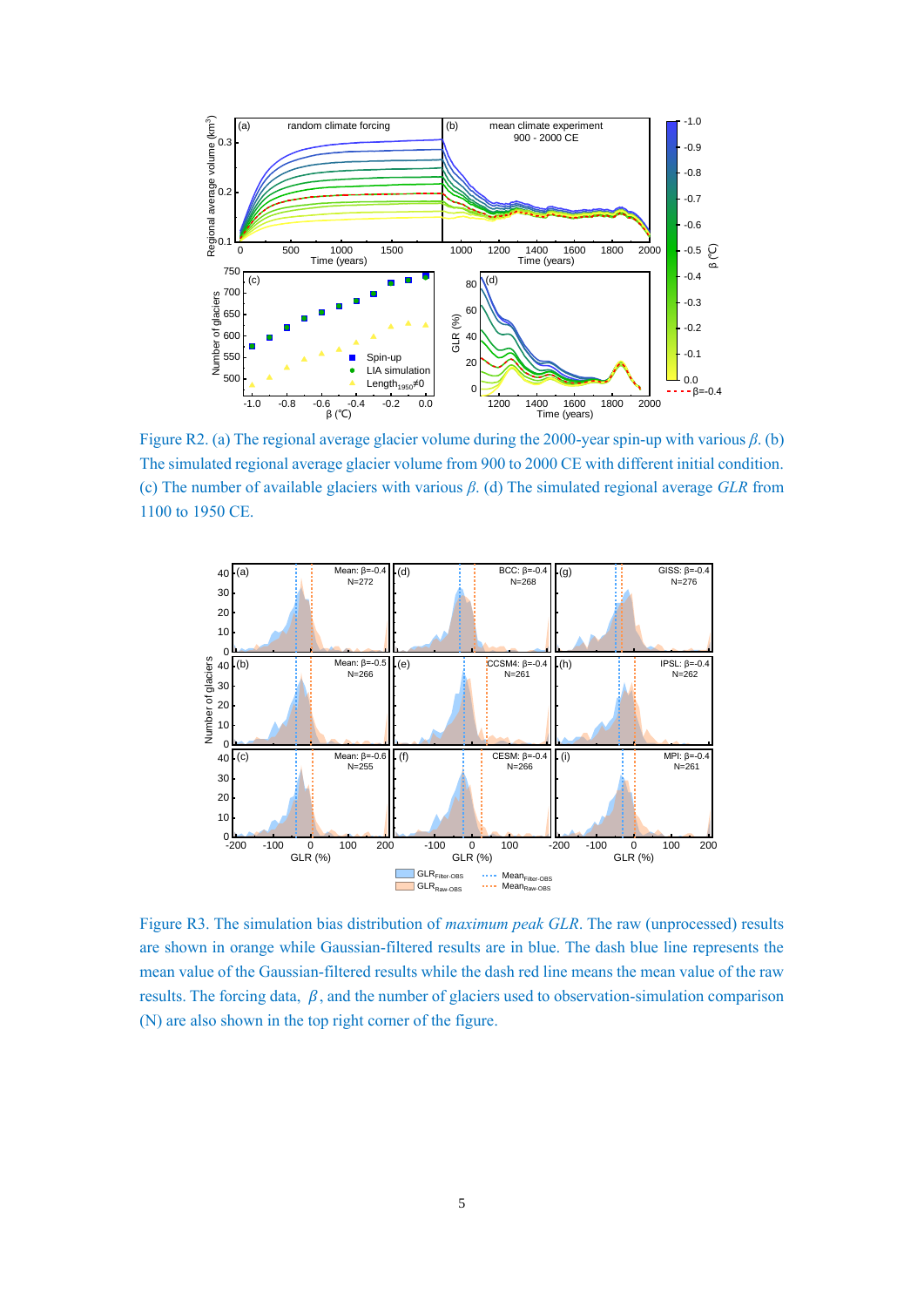

Figure R4. (a) Time series of regional average *GLR* from 1100 to 1950 CE. (b) The moraine ages in the monsoon-influenced Himalaya. The detailed information of the moraines can be found in Table S1.



Figure R5. (a) The identified glacial substages number distribution in the mean climate experiment. The relationship between identified glacial substages with (b) glacier length, (c) glacier slope, and (d) glacial ELA at 1950 in the mean climate experiment.



Figure R6 The percentage of the glaciers with (a) *maximum peak* GLR, (b) the *second largest peak* GLR, (c) the *third largest peak* GLR, and (d) the *fourth largest peak* GLR over time in the mean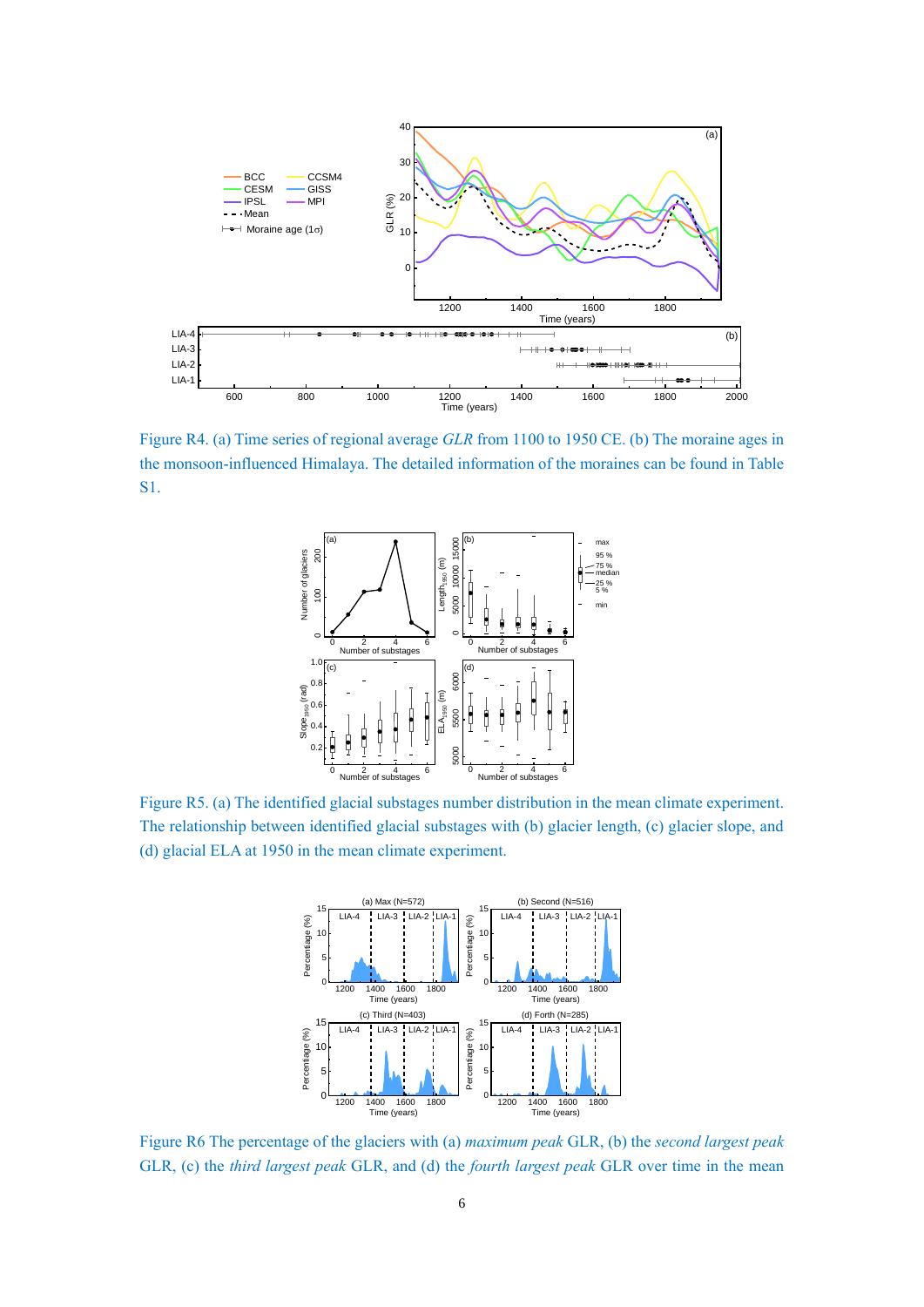### climate experiment.



Figure R7. The regional average (a) summer temperature  $(T(JJA))$ , (b) annual temperature (T(ANN)), (d) annual precipitation (P(ANN)), (e) SMB, (f) ELA from 1100 to 1950 CE at a decadal timescale. (c) Global stratospheric sulfate aerosol loadings (Gao et al., 2008).



Figure R8. The monthly (a) temperature, (b) precipitation, and (c) SMB changes relative to 1950s at a decadal timescale in the mean climate experiment. The arrows in  $(a) - (c)$  represent the time of the four glacial substages, 1270s (LIA-4), 1470s (LIA-3), 1710s (LIA-2), and 1850s (LIA-1). (d) the monthly temperature, precipitation, and SMB distribution in 1950s. Sensitivity of GLR to annual or seasonal (e) temperature and (d) precipitation.

# **References:**

Cowie, J.: Climate change: biological and human aspects. Cambridge University Press, P. 164, 2007.

Gao, C., Robock, A., Ammann, C.: Volcanic forcing of climate over the past 1500 years: An improved ice core-based index for climate models, *J. Geophys. Res.*, *113*, D23111, [https://doi.org/10.1029/2008JD010239,](https://doi.org/10.1029/2008JD010239) 2008.

Goosse, H., Barriat, P-Y., Dalaiden, Q., Klein, F., Marzeion, B., Maussion, F., Pelucchi, P., and Vlug, A.: